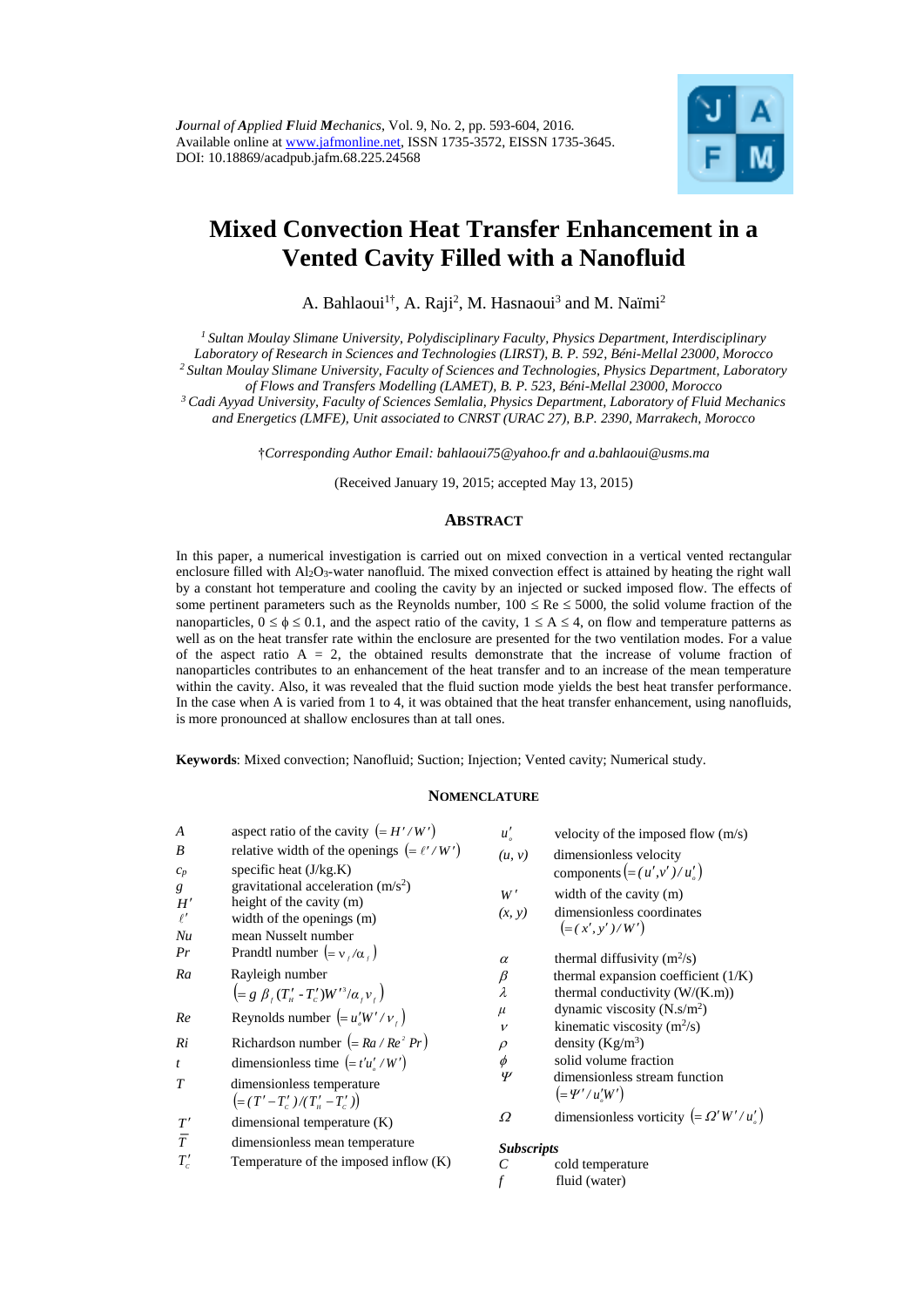| H         | hot temperature            | solid particles      |
|-----------|----------------------------|----------------------|
| max       | maximum value              | <i>Superscripts</i>  |
| min<br>nf | minimum value<br>nanofluid | dimensional variable |
|           |                            |                      |

# **1. INTRODUCTION**

With the advancement of engineering technology, there comes an increasing demand for an efficient cooling which is one of the most important challenges. Low thermal conductivity of working fluids such as water, engine oil or ethylene glycol constitutes the main drawback in enhancing the performance and the compactness of many engineering devices. Therefore, various techniques are applied to overcome this problem. One of them is the use of solid particles, with high thermal conductivity, as an additive suspended into the base fluid. Mixture of nano-size particles uniformly dispersed and suspended in a base fluid is referred to as a nanofluid. The improved heat transfer performance of nanofluids is due to the fact that the nanoparticles increase the heat capacity, and improve the thermal conductivity of the fluid (Eastman *et al*. 2001; Xie *et al*. 2003; Jana *et al*. 2007). This heat transfer improvement makes nanofluids particularly well-suited in heat exchanger designs with convection and can be considered as a new promising technology for heat transfer enhancement.

Various investigations on natural convection heat transfer enhancement using nanofluids were implemented by researchers with different numerical methods. In the case of localized heating, Oğüt (2009) examined numerically the heat transfer enhancement of water based nanofluids in an inclined enclosure with a constant flux heater. The results showed that the presence of nanoparticles causes a substantial increase in the heat transfer rate and, as expected, nanoparticles with a higher thermal conductivity (such as Ag and Cu) produced a greater enhancement in the rate of heat transfer. Another numerical study was carried out by Aminossadati and Ghasemi (2009) on natural convection in an enclosure heated from below by one heat source and filled with different types of nanofluids. It revealed that the increase of solid volume fraction of nanoparticles involved the heat source maximum temperature to decrease particularly at low Rayleigh numbers where conduction is the main heat transfer mechanism. Moreover, the increase of heat source length increases the heat transfer to the nanofluid and therefore, increases the surface temperature of the heat source and the strength of natural convection circulating cells within the enclosure. The same authors (Aminossadati and Ghasemi 2011) explored the problem when two pairs of heat source-sink were considered on the bottom wall of a square cavity filled with a water-CuO nanofluid. The obtained results showed that regardless of the position of the pairs of source-sink, the heat transfer rate increases with an increase of the Rayleigh number and the solid volume fraction. Heat transfer

in a square cavity with partially active vertical walls filled with Cu-water nanofluid was treated numerically by Sheikhzadeh *et al*. (2011). It was observed from the results that the average Nusselt number increases with increasing both the Rayleigh number and the volume fraction of the nanoparticles. Moreover, the maximum average Nusselt number for the high and the low Rayleigh numbers occur for the bottom-middle and the middle-middle locations of the thermally active parts, respectively. When the heater is disposed within the cavity, such problem was investigated by Mahmoodi (2011) for free convection of various water based nanofluids in a square cavity. It was found that at high Rayleigh numbers, the Ag-water nanofluid is more effective to enhance the heat transfer rate while at low Rayleigh numbers the type of nanofluids does not affect the heat transfer rate. In the case of total heating, Alloui *et al*. (2011) have developed an analytical and numerical study of natural convection in a shallow horizontal rectangular cavity filled with nanofluids and totally heated from the horizontal walls. It was found that the presence of nanoparticles reduces the strength of flow field, enhances the heat transfer depending on both the strength of convection and the volume fraction of the nanofluid and contributes to stabilize the system. Another study related to natural convection of water-based nanofluids in a differentially heated tilted enclosure was numerically conducted by Kahveci (2010). It was concluded from the results that suspended nanoparticles substantially increase the heat transfer rate and the variation in the average Nusselt number is nearly linear with the solid volume fraction. The results also show that a minimum heat transfer takes place at  $\theta = 90^{\circ}$  and a maximum heat transfer takes place at  $\theta = 30^{\circ}$  or  $45^{\circ}$  dependently on Ra. Experimental studies related to the heat convection of nanofluid are also available and showed some divergence about the impact of nanoparticles on heat transfer. In this context, Ho *et al*. (2010) conducted an experimental study concerning natural convection of  $Al_2O_3$ -water nanofluid in vertical square enclosures. They showed systematic heat transfer degradation for the nanofluids containing nanoparticles of  $\phi \ge 2$  % over the entire range of the Rayleigh number considered. However, for the nanofluid containing much lower particles fraction  $(\phi < 0.1 \%)$ , a heat transfer enhancement of around 18 % compared with that of water was found to arise in the largest enclosure at sufficiently high Rayleigh number. Very recently, experimental and numerical investigations were performed by Zabihi *et al*. (2013) to evaluate heat transfer characteristics of  $Al_2O_3$ -water nanofluid inside a triangular tube heated by a constant heat flux. It was observed from the study that nanoparticles decreased wall temperature and enhanced convective heat transfer who became amplified by the increasing in Re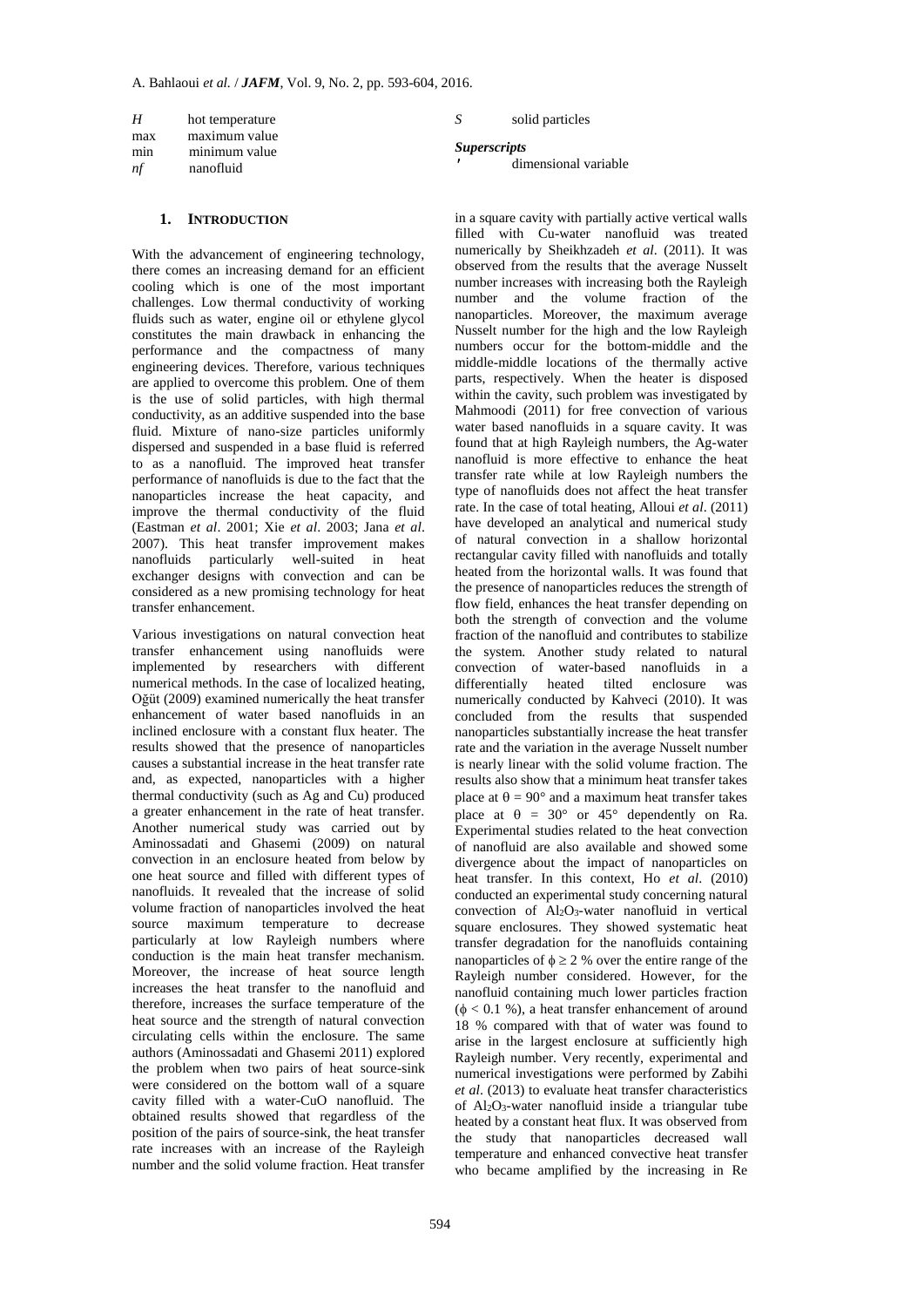number. Moreover, it was perceived that nanoparticles altered the velocity profile and increased the maximum amount of velocity inside the triangular tube. The problem of natural convection cooling of a nanofluid in a square cavity differently heated with a linear temperature from its left wall was studied numerically by Abbasian Arani *et al*. (2014). The results obtained showed that the flow and temperature patterns are affected by the temperature distribution mode. Moreover, the addition of the nanoparticles in the base fluid enhances or reduces the average Nusselt number depending on Ra and  $\phi$ .

Most studies on this topic were concerned mainly with forced convection applications. Among these studies, we quote those of Santra *et al*. (2009) and Kalteh *et al*. (2011), related to forced convection of copper-water nanofluid in a two-dimensional horizontal rectangular duct. The obtained results indicated that the heat transfer enhancement increased by increasing Reynolds number and nanoparticles volume concentration (for both Newtonian and non-Newtonian base fluid) as well as with decrease in the nanoparticles diameter. Heat transfer characteristics of a miniature heat sink cooled by SiO2-water nanofluid (Fazeli *et al*. 2012) or Al2O3-water nanofluid (Zirakzadeh *et al*. 2012) were investigated experimentally. The authors showed that SiO2/(Al2O3) nanoparticles dispersed into the water increased significantly the heat transfer coefficient of the heat sink while they led to a decrease of the thermal resistance of the latter. Forced convection heat transfer of a miniature plate fin heat sink cooled with SiO<sup>2</sup> nanofluids was studied numerically by Hashemi *et al*. (2012). The analysis revealed that  $SiO<sub>2</sub>$ -water nanofluid has a considerable effect on heat transfer augmentation and can be considered as a promising replacement of water in cooling systems.

The combination of forced and natural convection has been recommended for high heat dissipating electronic components, where natural convection was not able to provide required cooling. Thus, modeling of mixed convection heat transfer within enclosures using nanofluids has been recently the subject of many studies. Several works were focused on mixed convection flow in an inclined or vertical enclosure having one or two moving walls at constant speed and filled with nanofluids (Abu-Nada and Chamkha 2010; Alinia *et al*. 2011; Sheikhzadeh *et al*. 2012). The results revealed that addition of nanoparticles causes significant changes in the flow pattern, enhances heat transfer in the cavity remarkably and this is accentuated by inclination of the enclosure at moderate and large Richardson numbers.

Relatively, little attention has been devoted to the mixed convection of nanofluids in ventilated cavities in spite of the presence of the phenomenon in several applications like solar energy storage, heat exchangers, lubrication technologies, drying technologies and cooling of the electronic devices. Concerning this subject, a numerical investigation of mixed convection flows through a copper-water

nanofluid in a vented square cavity has been executed by Shahi *et al*. (2010) in the case of imposed heat flux. The results indicate that increase in solid concentration leads to increase in the average Nusselt number at the heat source surface and decrease in the average bulk temperature. The same problem was studied by Mahmoudi *et al*. (2010) with imposed temperature for different locations of inlet and outlet. The authors found that the presence of nanoparticles is more effective in Bottom-Top configuration in comparison with other configurations, while the increase in solid concentration has the least effects in Top-Top configuration. Another study of unsteady mixed convection flows through an alumina-water nanofluid in a ventilated square cavity was performed by Sourtiji *et al*. (2011) for the Top-Bottom configuration. It was observed that the heat transfer is enhanced for all the Strouhal and Richardson numbers investigated by adding nanoparticles to the base fluid.

Based on the previous literature review, no study which compares the performances of imposed flow modes has been reported yet. As such, the focus of this paper is to simulate numerically the mixed convection heat transfer of alumina-water nanofluid in a vertical vented cavity with inlet and outlet ports due to injection / (suction) of incoming / (leaving) flow. The consequence of varying the Reynolds number, the nanoparticles concentration, the aspect ratio and the mode of imposed forced flow (injection or suction) on flow pattern, temperature field and heat transfer performance have been investigated and discussed.

## **2. PROBLEM DEFINITION AND MATHEMATICAL FORMULATION**

The basic flow configuration used in the analysis is shown in Fig. 1. It consists of a vertical vented rectangular cavity having an aspect ratio,  $1 \le A \le 4$ , and uniformly heated with a constant temperature from its right vertical wall while the remaining walls are adiabatic. The cavity is filled with a suspension of  $Al_2O_3$  nanoparticles in water. The physical system is subjected to an external flow which passes through the cavity by injection (Fig. 1(a)) or suction (Fig. 1(b)). The nanofluid enters into the cavity from the right opening located on the bottom horizontal wall and leaves from the left opening located on the upper vertical one. These openings have a constant relative dimension,  $B =$ 1/4. Thus, it is assumed that both the fluid phase and nanoparticles are in thermal equilibrium and there is no slip between them. Except for the density, the properties of nanoparticles and fluid are taken to be constant. Table 1 (Eastman *et al*. 2001) presents thermophysical properties of water and Al<sub>2</sub>O<sub>3</sub> evaluated at the reference temperature,  $T_c^{\prime}$ . It

is further assumed that the Boussinesq approximation is valid for buoyancy force. The nanofluid is Newtonian and incompressible. The flow is considered to be two-dimensional and laminar.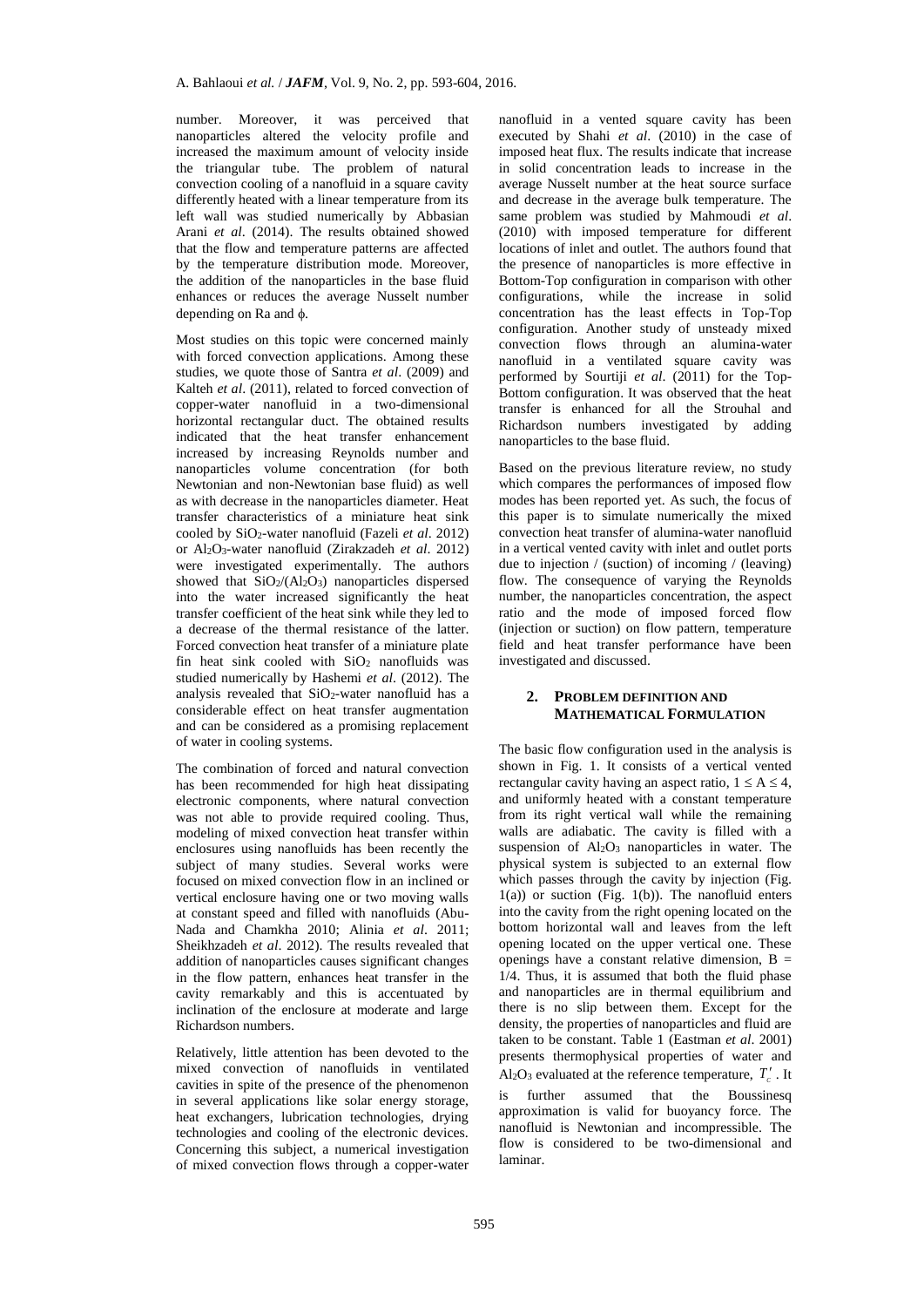



 $\boldsymbol{b}$ 

**Fig. 1. Schematic diagram of the physical model: a) Injection case, b) Suction case.**

**Table 1 Thermophysical properties of the pure fluid and nanoparticles (Eastman** *et al***. 2001)**

| Physical                    | Pure fluid | Alumina                           |  |  |
|-----------------------------|------------|-----------------------------------|--|--|
| properties                  | (water)    | (Al <sub>2</sub> O <sub>3</sub> ) |  |  |
| $c_p(J/kg.K)$               | 4179       | 765                               |  |  |
| $\rho$ (kg/m <sup>3</sup> ) | 997.1      | 3970                              |  |  |
| $\lambda$ (W/m.K)           | 0.613      | 40                                |  |  |
| $B \times 10^{-5} (K^{-1})$ | 21         | 0.85                              |  |  |

Therefore, under these assumptions, the corresponding set of differential equations in terms of the stream function-vorticity formulation can be written in a dimensional form as follows:

$$
\frac{\partial \Omega'}{\partial t'} + u' \frac{\partial \Omega'}{\partial x'} + v' \frac{\partial \Omega'}{\partial y'} = \frac{(\rho \beta)_{nf}}{\rho_{nf}} g \frac{\partial T'}{\partial x'}
$$
  
+ 
$$
v_{nf} \left( \frac{\partial^2 \Omega'}{\partial x'^2} + \frac{\partial^2 \Omega'}{\partial y'^2} \right)
$$
 (1)

$$
\frac{\partial T'}{\partial t'} + u' \frac{\partial T'}{\partial x'} + v' \frac{\partial T'}{\partial y'} =
$$
  

$$
\alpha_{nf} \left[ \frac{\partial^2 T'}{\partial x'^2} + \frac{\partial^2 T'}{\partial y'^2} \right]
$$
 (2)

$$
\frac{\partial^2 \Psi'}{\partial x'^2} + \frac{\partial^2 \Psi'}{\partial y'^2} = -\Omega'
$$
 (3)

The velocity components are related to the stream function and the vorticity by the following expressions:

$$
u' = \frac{\partial \Psi'}{\partial y'}, \quad ; \quad v' = -\frac{\partial \Psi'}{\partial x'} \text{ and } \Omega' = \frac{\partial v'}{\partial x'} - \frac{\partial u'}{\partial y'} \quad (4)
$$

The nanofluid effective density, thermal diffusivity, heat capacitance and the thermal expansion coefficient are given respectively by:

$$
\rho_{nf} = \varphi \rho_s + (1 - \varphi)\rho_f \tag{5}
$$

$$
\alpha_{nf} = \frac{\lambda_{nf}}{(\rho c_p)_{nf}}
$$
 (6)

$$
(\rho c_p)_{nf} = \varphi (\rho c_p)_s + (1 - \varphi) (\rho c_p)_f \tag{7}
$$

$$
(\rho \beta)_{nf} = \varphi \rho_s \ \beta_s + (1 - \varphi) \rho_f \ \beta_f \tag{8}
$$

The nanofluid effective thermal conductivity is approximated by the widely used Maxwell-Garnett model (Maxwell-Garnett 1904):

$$
\frac{\lambda_{nf}}{\lambda_f} = \frac{\lambda_s + 2\lambda_f - 2\varphi(\lambda_f - \lambda_s)}{\lambda_s + 2\lambda_f + \varphi(\lambda_f - \lambda_s)}
$$
(9)

The use of this equation is restricted to spherical nanoparticles where it does not account for other shapes of nanoparticles. This model is found to be appropriate for studying heat transfer enhancement using nanofluids (Maiga *et al*. 2005; Akbarinia and Behzadmehr 2007; Abu-Nada and Oztop 2009). This model is identical to that proposed by Hamilton and Crosser (1962) for spherical nanoparticles whose shape factor is equal to 3. Also, despite the simplicity of the MGM, a comparison against the results obtained with *Patel* model (Patel *et al*. 2005) leads to confident conclusions about the model used for the effective thermal conductivity of the nanofluid (see Fig. 2).

The viscosity of the nanofluid can be approximated as viscosity of a base fluid  $\mu$  containing dilute suspension of fine spherical particles and is assumed to follow the Brinkman relation (Brinkman 1952) given by:

$$
\mu_{nf} = \frac{\mu_f}{(1-\varphi)^{2.5}}
$$
 (10)

By using the dimensionless parameters the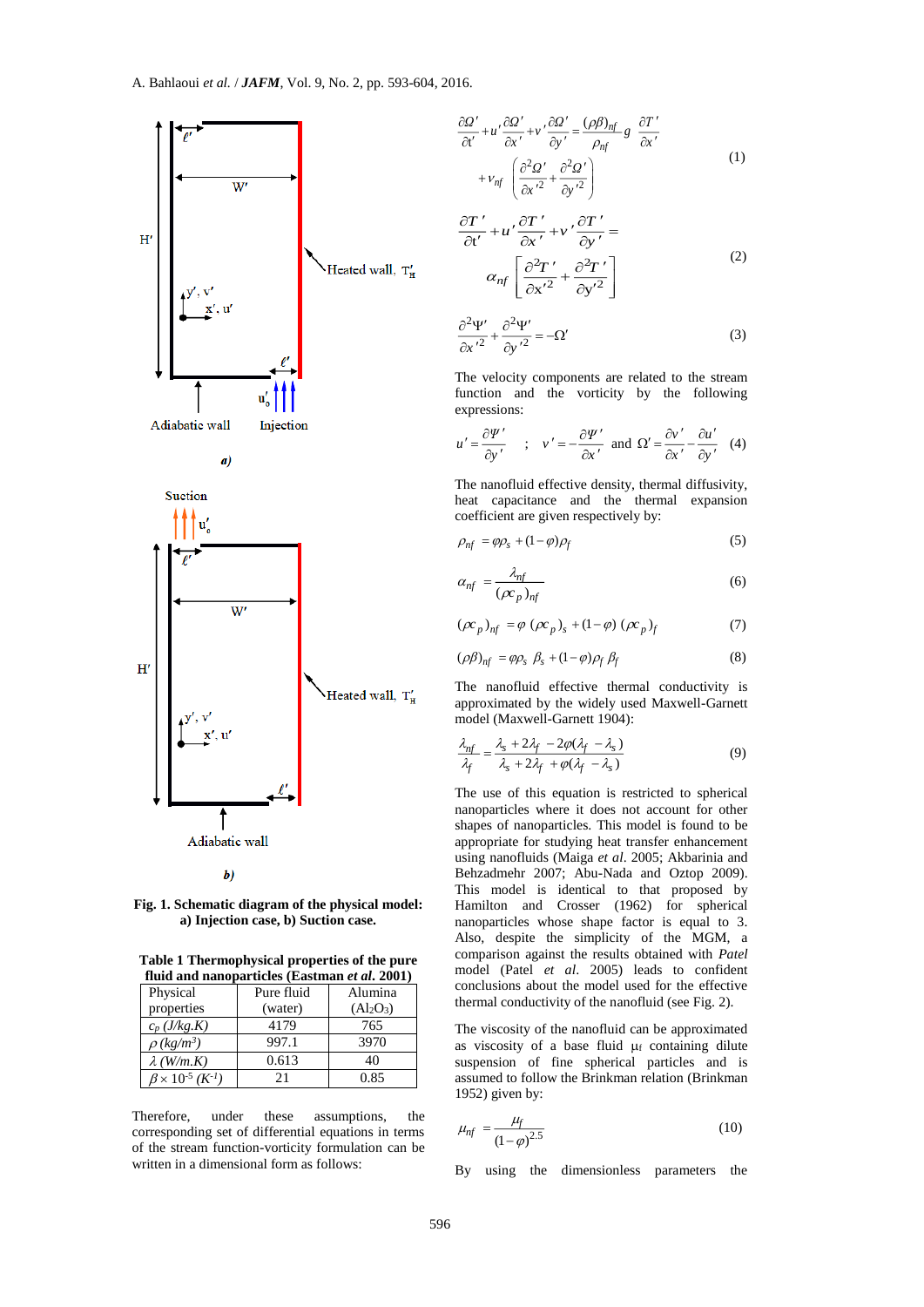governing equations are written as:

$$
\frac{\partial Q}{\partial t} + u \frac{\partial Q}{\partial x} + v \frac{\partial Q}{\partial y} =
$$
\n
$$
\frac{Ra}{Re^2 Pr} \left[ \left( \frac{\varphi}{(1-\varphi) \frac{\rho_f}{\rho_s} + \varphi} \right) \right]
$$
\n
$$
\times \frac{\beta_s}{\beta_f} + \left( \frac{\varphi}{(1-\varphi) \frac{\rho_s}{\rho_f} + 1} \right) \frac{\partial T}{\partial x} + \frac{1}{Re}
$$
\n
$$
\times \left[ \frac{1}{(1-\varphi)^{2.5} \left( \varphi \frac{\rho_s}{\rho_f} + (1-\varphi) \right)} \right] \left( \frac{\partial^2 Q}{\partial x^2} + \frac{\partial^2 Q}{\partial y^2} \right) \tag{11}
$$

$$
\frac{\partial T}{\partial t} + u \frac{\partial T}{\partial x} + v \frac{\partial T}{\partial y} =
$$
\n
$$
\frac{1}{\text{Re Pr}} \left( \frac{\frac{\lambda_{nf}}{\lambda_f}}{(1 - \varphi) + \varphi \frac{(\rho c_p)_s}{(\rho c_p)_f}} \right)
$$
\n
$$
\times \left( \frac{\partial^2 T}{\partial x^2} + \frac{\partial^2 T}{\partial y^2} \right)
$$
\n(12)

$$
\frac{\partial^2 \Psi}{\partial x^2} + \frac{\partial^2 \Psi}{\partial y^2} = -\Omega \tag{13}
$$

The dimensionless stream function and vorticity are defined as follows:

$$
u = \frac{\partial \Psi}{\partial y} \quad ; \quad v = -\frac{\partial \Psi}{\partial x} \quad \text{and} \quad \Omega = \frac{\partial v}{\partial x} - \frac{\partial u}{\partial y} \qquad (14)
$$



**Fig. 2. Average Nusselt numbers,** *Nu***, in a vented square cavity subjected to an external copper**water nanofluid, for  $Ri = 1$  and different values **of** *Re* **and .**

# **2.1. Boundary Conditions**

The common boundary conditions related to the two

ventilation modes are written as:

$$
u = v = 0
$$
 on the rigid walls

$$
T = 1
$$
 on the right vertical heated wall

$$
\frac{\partial T}{\partial n} = 0
$$
 on the adiabatic walls

- $\Psi = 0$  on the walls at the left of the two openings
- $\Psi = B$  on the walls at the right of the two openings

 $n<sup>n</sup>$  indicates the outward normal to the considered adiabatic wall.

Appropriate boundary conditions associated to the injection or suction modes are such:

# *Injection case:*

 $T = 0$ ,  $\Psi = x - (1 - B)$ ,  $\Omega = 0$ ,  $u = 0$ ,  $v = 1$  at the inlet port

For this injection mode, the boundary conditions are unknown at the outlet opening. Values of u, v, T, and  $\Omega$  are extrapolated at each time step by considering zero second derivatives of these variables at the exit of the cavity.

#### *Suction case:*

*T = 0* at the inlet port

 $u = 0, v = 1, \Psi = x, \Omega = 0$ at the outlet port

For this suction mode, the boundary conditions for u, v,  $\Psi$  and  $\Omega$  are unknown at the inlet while the temperature T is unknown at the outlet. Similarly to the previous case, values of these variables are obtained at each time step by considering zero second derivatives of these variables at these openings.

On the other hand, the vorticity on the rigid boundaries being unknown, an approximate relationship, due to Woods (1954), such as:

$$
\mathcal{Q}_{W} = -\frac{1}{2}\mathcal{Q}_{W+I} - \frac{3}{4\eta^{2}}(\varPsi_{W+I} - \varPsi_{W})
$$
\n(15)

is used for its stability and accuracy, where w stands for the wall and  $\Delta \eta$  the space step in the normal direction to the wall.

## **2.2. Heat Transfer**

In order to estimate the heat transfer enhancement and investigation of cooling efficiency, we use the mean Nusselt number, Nu, calculated at the heated right wall of the cavity such as:

$$
Nu = \frac{1}{A} \left(\frac{\lambda_{nf}}{\lambda_f}\right) \int_0^A \frac{\partial T}{\partial x} \bigg|_{x=1} dy
$$
 (16)

#### **3. NUMERICAL SOLUTION**

The set of coupled partial differential equations, Eqs. (11)-(13), were discretized using a finite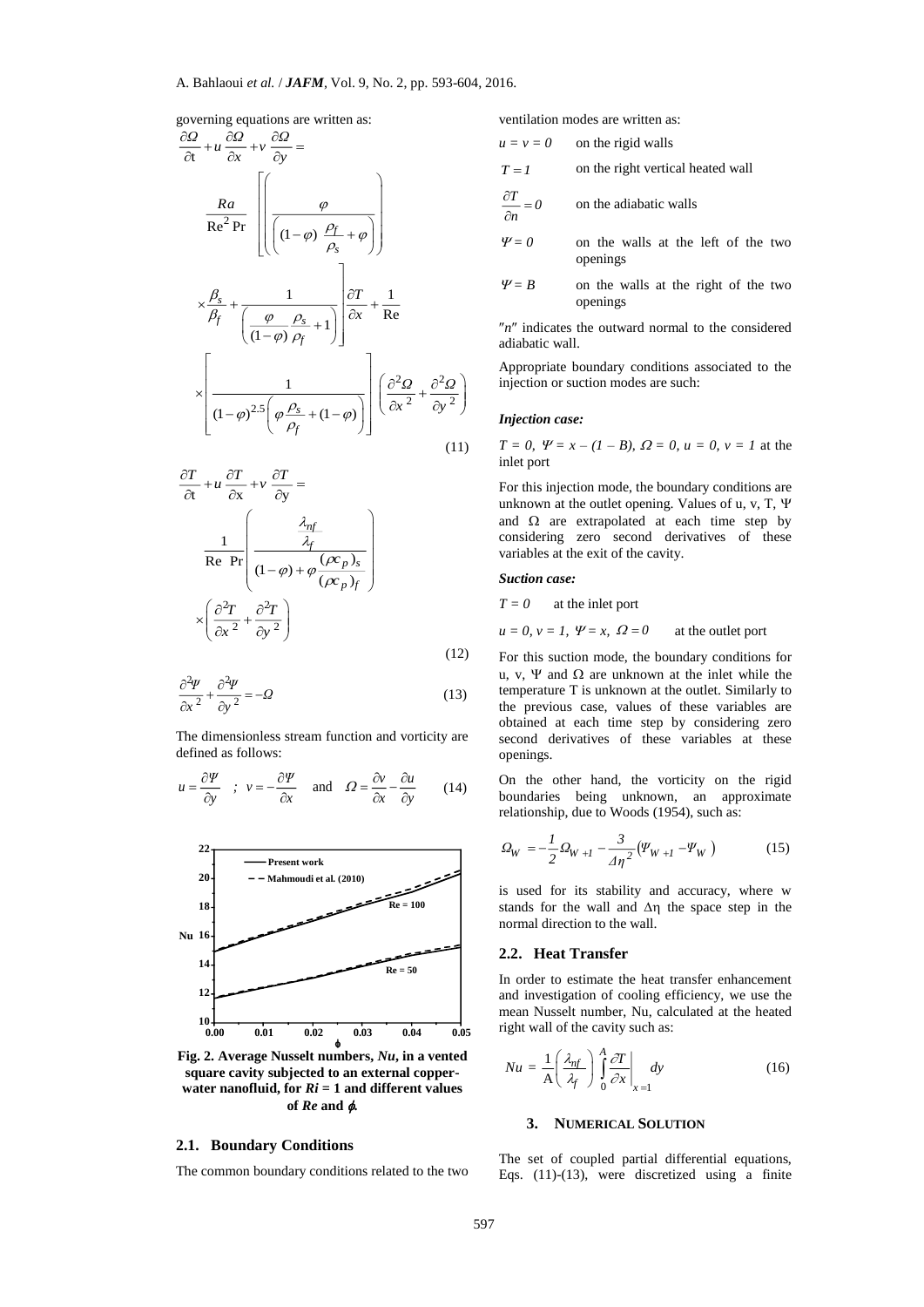|         |                  | Injection flow |        |              | Suction flow |              |        |              |        |
|---------|------------------|----------------|--------|--------------|--------------|--------------|--------|--------------|--------|
|         |                  | $Re = 100$     |        | $Re = 1000$  |              | $Re = 100$   |        | $Re = 1000$  |        |
|         | Grids            | $\Psi_{max}$   | Nu     | $\Psi_{max}$ | Nu           | $\Psi_{max}$ | Nu     | $\Psi_{max}$ | Nu     |
| $A=1$   | $101 \times 101$ | 0.279          | 22.821 | 0.280        | 22.778       | 0.299        | 23.907 | 0.306        | 30.096 |
|         | $161\times 161$  | 0.282          | 22.497 | 0.282        | 23.092       | 0.300        | 23.615 | 0.307        | 30.451 |
| $A = 2$ | $101 \times 201$ | 0.282          | 18.730 | 0.285        | 18.169       | 0.300        | 19.395 | 0.307        | 26.778 |
|         | $161 \times 321$ | 0.284          | 18.514 | 0.286        | 18.456       | 0.301        | 19.197 | 0.308        | 27.126 |
| $A = 4$ | $101\times 401$  | 0.305          | 14.963 | 0.297        | 18.097       | 0.309        | 15.330 | 0.323        | 23.396 |
|         | $161 \times 641$ | 0.307          | 14.786 | 0.298        | 18.419       | 0.309        | 15.204 | 0.325        | 23.747 |

**Table 2 Result of grid independence examination for**  $\phi = 0.1$  **and different values of** *Re* **and** *A* **in both injection and suction imposed flow**

difference method. The first and second derivatives of the diffusive terms were approximated by a<br>second-order central difference scheme. second-order central difference scheme. Furthermore, the advection terms are handled using a second-order upwind differencing scheme to avoid possible instabilities frequently encountered in mixed convection problems. Then, an alternating direction implicit (ADI) procedure was used to perform the time integration for the Eqs. (11) and (12). At each time step, the Poisson equation, Eq. (13), was treated by using the point successive overrelaxation method (PSOR) with an optimum overrelaxation coefficient equal to 1.94, 1.95 and 1.96 for the grids retained in this study  $101 \times 101$ ,  $101\times201$  and  $101\times401$  respectively.

The numerical code was tested against the results of Mahmoudi *et al*. (2010), in the case of mixed convection flows through a copper-water nanofluid in a ventilated square cavity, by simulating the average Nusselt numbers at the lower heated wall for  $\text{Ri} = 1$ , as shown in Fig. 2. It is to note that our results were obtained by using the *Maxwell-Garnett* model to approximate the nanofluid effective thermal conductivity and those obtained by Mahmoudi *et al*. (2010) using the *Patel* model to estimate this conductivity. As shown in this figure, the results obtained by both models are in agreement and maximum differences within 1.35 % were observed by varying  $\phi$  from 0 to 0.05 for Re = 50 and 100.

In addition, an overall energy balance for the system was systematically checked for all the computations. Hence, it was carefully verified that the energy released by the heating wall to the fluid is equal to that leaving the cavity through the openings within 2% as a maximum difference. The calculations were performed with a uniform grid, in both x and y direction, of  $101 \times 101$ ,  $101 \times 201$  and  $101\times401$  for A = 1, 2 and 4 respectively. The choice of such grids is due to the fact that they were found appropriate to model accurately flow and heat transfer in the considered geometry. The corresponding results were compared to those obtained with finer grids (Table 2) and gave maximum deviations, in terms of  $\Psi_{\text{max}}$  and Nu, of

1.78 % / 1.50 % for the injected / sucked imposed flow.

## **4. RESULTS AND DISCUSSION**

For the present numerical study, the value of the Rayleigh number was maintained constant at  $Ra =$ 10<sup>6</sup> and the Reynolds number Re ranging from 100 to 5000. Values of these parameters induce values of the Richardson number, Ri, varying in the range  $[6.45 \times 10^{-3};$  16.13] which simulates natural convection, mixed convection and forced convection dominating regimes. In the following, the study is focused on two principles cases (case 1: fixed A, case 2: varied A). The simulations are focused on the respective effects of the nanoparticle volume fraction, the regime convection, the aspect ratio and the mode flow through the cavity on dynamical and thermal flow structures and on efficient cooling.

# **4.1. Case 1: A = 2**

Streamlines and isotherms contours illustrating the effect of Re on the flow structure and temperature patterns, in the injection case, are presented for the base fluid (water) in Figs. 3a-3d (left two columns). For  $Re = 100$ , the streamlines show the existence of a big closed cell located at the left of the open lines of the forced flow (Fig. 3a). This great trigonometric cell, due to shear effect, occupies almost the left half of the cavity. The corresponding isotherms are tightened at the level of the heated right wall indicating a good convective heat exchange. Also, a great part of the space of the cavity is at a uniform cold temperature which justifies that the heat provided by the isothermal wall is carried by the forced flow to the outlet without passing through the remainder space of the cavity. More increase of Re up to 500 and 1000 leads to a reduction in the size and intensity of the closed cell as a result of the increase of the effect of forced convection (Figs. 3b-3c). The isotherms contours show a relative decrease of the cold zone in favor of the thermal boundary layer testifying the growing effect of the forced convection. A further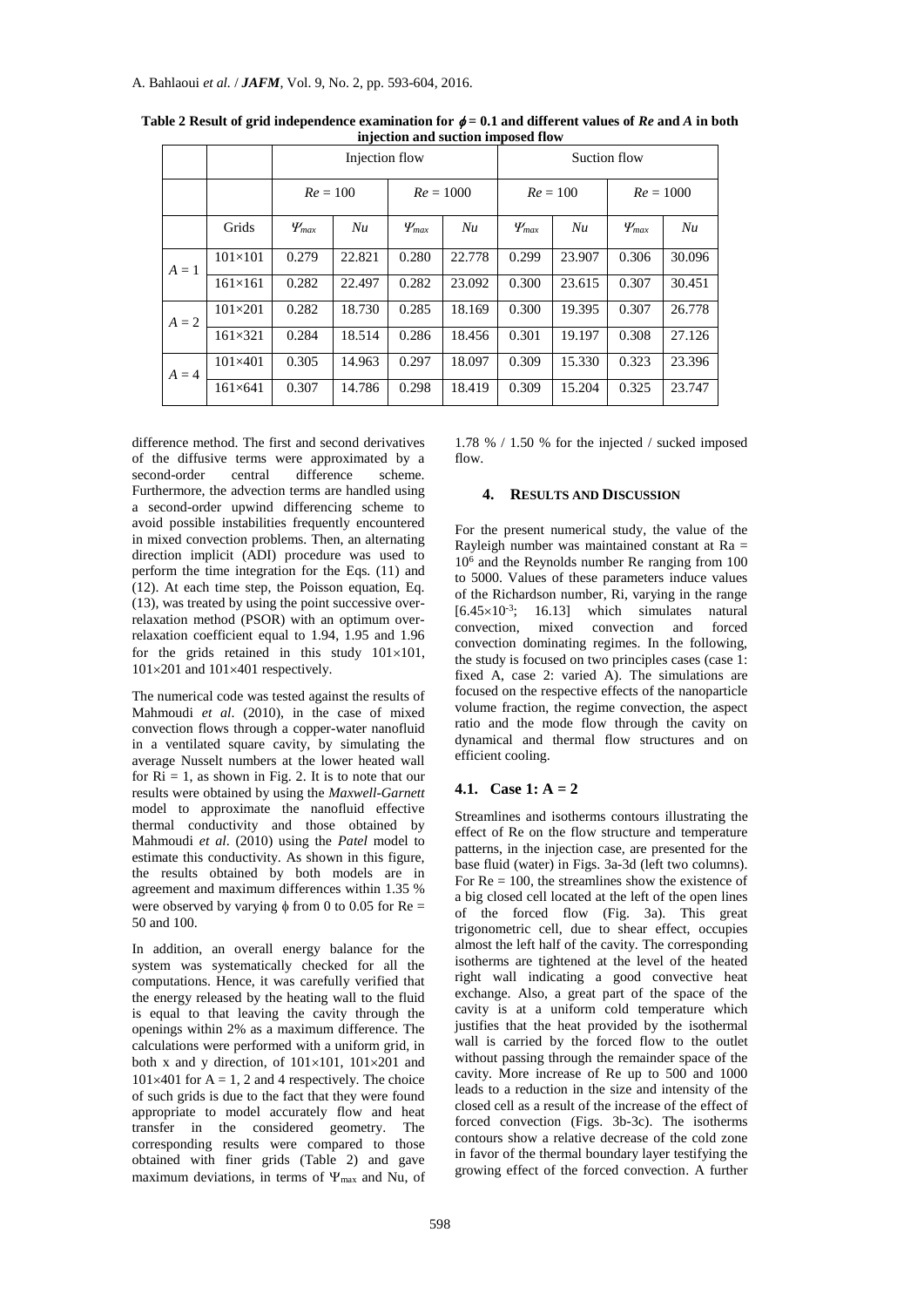

**Fig. 3. Streamlines and isotherms, in the injection case, for**  $A = 2$ **,**  $\phi = 0$  **(two left columns),**  $\phi = 0.1$  **(two right columns) and different values of** *Re***: a)** *Re* **= 100, b)** *Re* **= 500, c)** *Re* **= 1000 and d)** *Re* **= 5000.**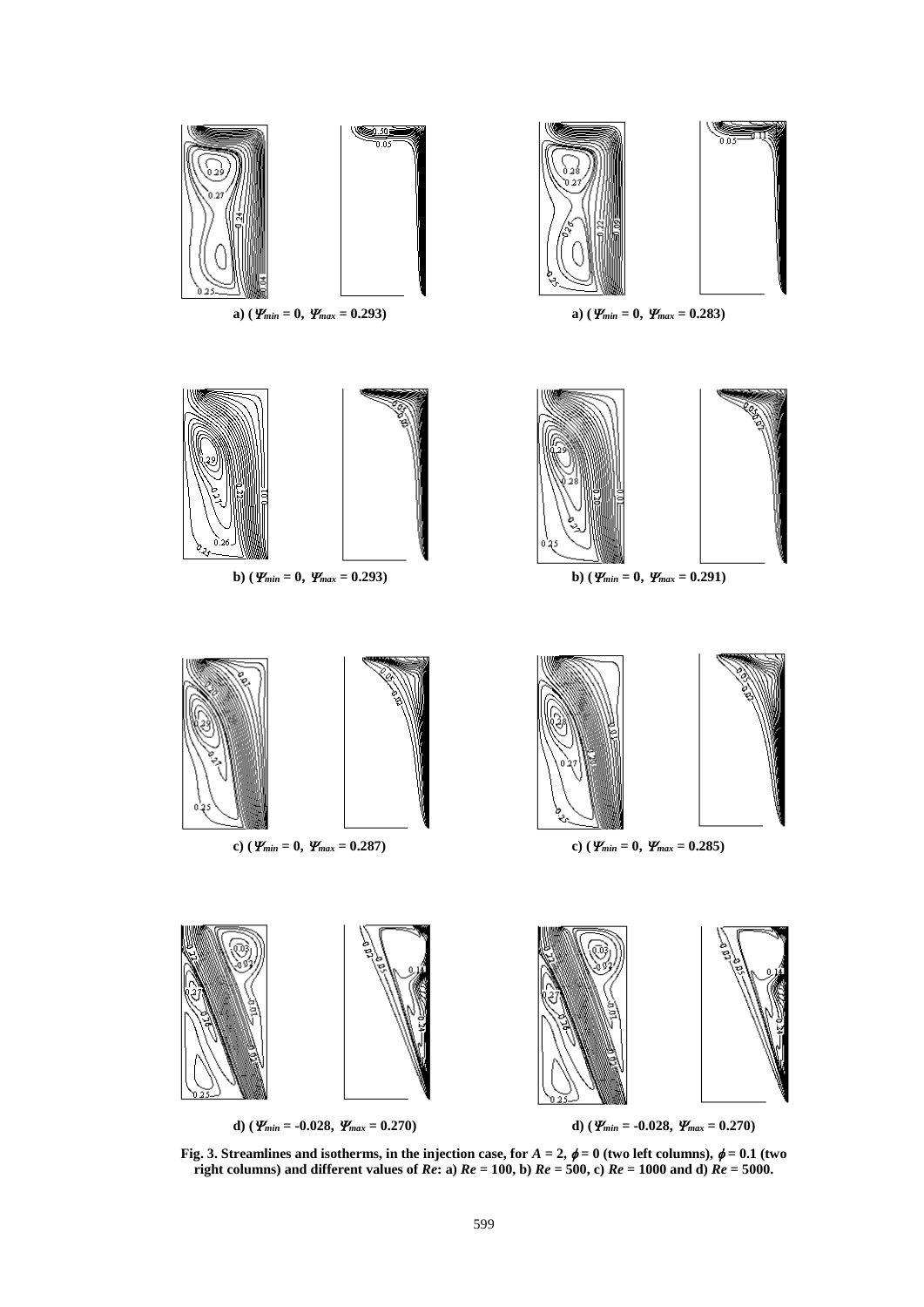increase of Re up to 5000, as shown in Fig. 3d, leads to a flow structure characterized by open parallel straight lines joining the two openings while the left cell is divided into two others ones due to the large shear effect. Also, a clockwise convective cell, due to natural convection and shear effect, is formed on the right of the open lines. The corresponding isotherms reveal an important heat exchange between the heated wall and the open lines through the right cell, while this interaction is quasi absent between the forced flow and the left cell. The streamlines and isotherms corresponding to a solid volume fraction of the nanofluid  $\phi = 0.1$ are also reported to better identify the effect of the nanoparticles on the different fields presented (Figs. 3a-3d / right two columns). It can be noticed that the flow structure and the temperature distribution do not undergo a noticeable change in the presence of nanoparticles.

In the case of the suction mode, the effect of the Reynolds number on the dynamical and thermal fields is illustrated in Figs. 4a-4d, by presenting the streamlines and isotherms for  $\phi = 0$  and  $\phi = 0.1$ . For  $Re = 100$  (Fig. 4a), the streamlines show a big trigonometric cell, due to shear effect, occupying almost the left half part of the cavity and adjacent with the forced flow lines. This cell is more intense compared to the case of the injection mode (Fig. 3a). The corresponding isotherms are more tightened at the level of the heated vertical wall indicating a better convective heat transfer. Also, a big part of the cavity is at a uniform cold temperature. It is to note that this cold zone is comparable to that observed in the injection mode. By increasing Re to 500 (Fig. 4b), the streamlines show the formation of a clockwise small secondary cell in the left bottom corner and the reduction of the large cell whereas the isotherms illustrate an decrease of the cold zone in favor of the thermal boundary layer testifying of the growing effect of the mixed convection. Dynamical and thermal structures displayed in Figs. 4c-4d correspond to values of the Reynolds number of 1000 and 5000 respectively. It is seen clearly that, on the left of the curved lines, the forced convection favors the secondary cell to detriment of the big one. Moreover, the forced flow favors the formation of another clockwise cell located in the right top corner. It is to underline that even for large values of Re, the open lines of the forced convection remain curved near the hot wall. Hence, it can be deduced that the effect of the suction mode is thermally stronger and dynamically weaker when compared to the injection mode.

In order to illustrate the performance of the suction and injection modes in the heat removal, variations versus the Reynolds number of the mean Nusselt number, Nu, along the hot wall are presented in Fig. 5a for different values of  $\phi$ . In the case of the suction mode, a monotonous increase of Nu with Re is observed with a constant rate for the considered range of Re. For the injection mode, it can be noted that the increase of Nu with Re remains very limited as long as Re < 500. Then, a slight decrease of Nu with Re is observed up to a critical value, Re<sub>CR</sub>  $\approx$ 

1500. The decrease of the mixed convection effect, occurring in the transition phase toward the forced flow regime, is attributed to the appearance of the closed cell between the entire heated wall and the open lines and consequently the delaying of heat released by the hot wall towards outside through the open lines. Beyond this critical value of Re, the tendency is reversed; the evolution of Nu is then characterized by a monotonic increase with Re resulting from an enhanced thermal interaction between the heated wall and the dominant forced flow. This singularity is absent in the suction mode because the forced flow remains completely or partially in direct contact with the hot wall what involves a continuous increase in Nu with Re. For a fixed value of Re, the increase of the solid volume fraction  $\phi$  up to 0.1 leads to a noticeable growing effect of the convection either for injection or suction case. This is due to the increase in effective thermal conductivity of the nanofluid with the increase in  $\phi$ . It should be noted that, in comparison with the injection mode, the suction mode enhances more the heat transfer and consequently permits a better cooling within the cavity for all values of Re, ranging from 100 to 5000, either in case of a cavity filled with pure fluid (water) or with nanofluid. Moreover, this thermal performance of the suction mode is more important in mixed convection mode (moderate values of Re).

With respect to the injection mode, the enhancement of heat transfer achieved by the suction mode is illustrated in Fig. 5b by presenting the parameter  $E = [(Nu_{\text{suction}} - Nu_{\text{injection}}) / Nu_{\text{injection}}]$  $\times100$ . Hence, the curve indicates that the heat transfer enhancement presents a maximum for a critical value of  $Re = 1500$ . Quantitatively, for  $\phi = 0$ and  $Re = 1500$ , passing from the injection mode to the suction one, Nu increases from 14.82 to 25.17 which corresponds to an enhancement of the heat transfer by about 70 %. For  $\phi = 0.1$ , this enhancement turns around 59 %. For lower and higher values of Re, the heat transfer enhancement is reduced significantly and becomes limited (4 % for  $Re = 100$  and 6 % for  $Re = 5000$ . The originality of our work relies on such an interesting result since the majority of previous works considered the injection mode to study the thermal performances of such ventilated systems.

In such problems, it is useful to pay a special attention to the evaluation of average temperature of the fluid inside the cavity. Thus, Fig. 6 displays the variations of this quantity against Re for various values of  $\phi$  for both injection and suction modes. Particularly, in the injection case, the average temperature T decreases slightly with Re for low values of this latter because the predominance of natural convection favors the cooling of the cavity. For moderate values of Re, the mean temperature increases by increasing Re up to a critical value ranging in [1300-1600] which strongly depends on . This reheating of the cavity is justified by the minimum heat transfer in this range of Re (see Fig. 5a for the injection case) what contributes to the storage of energy within the cavity and thereafter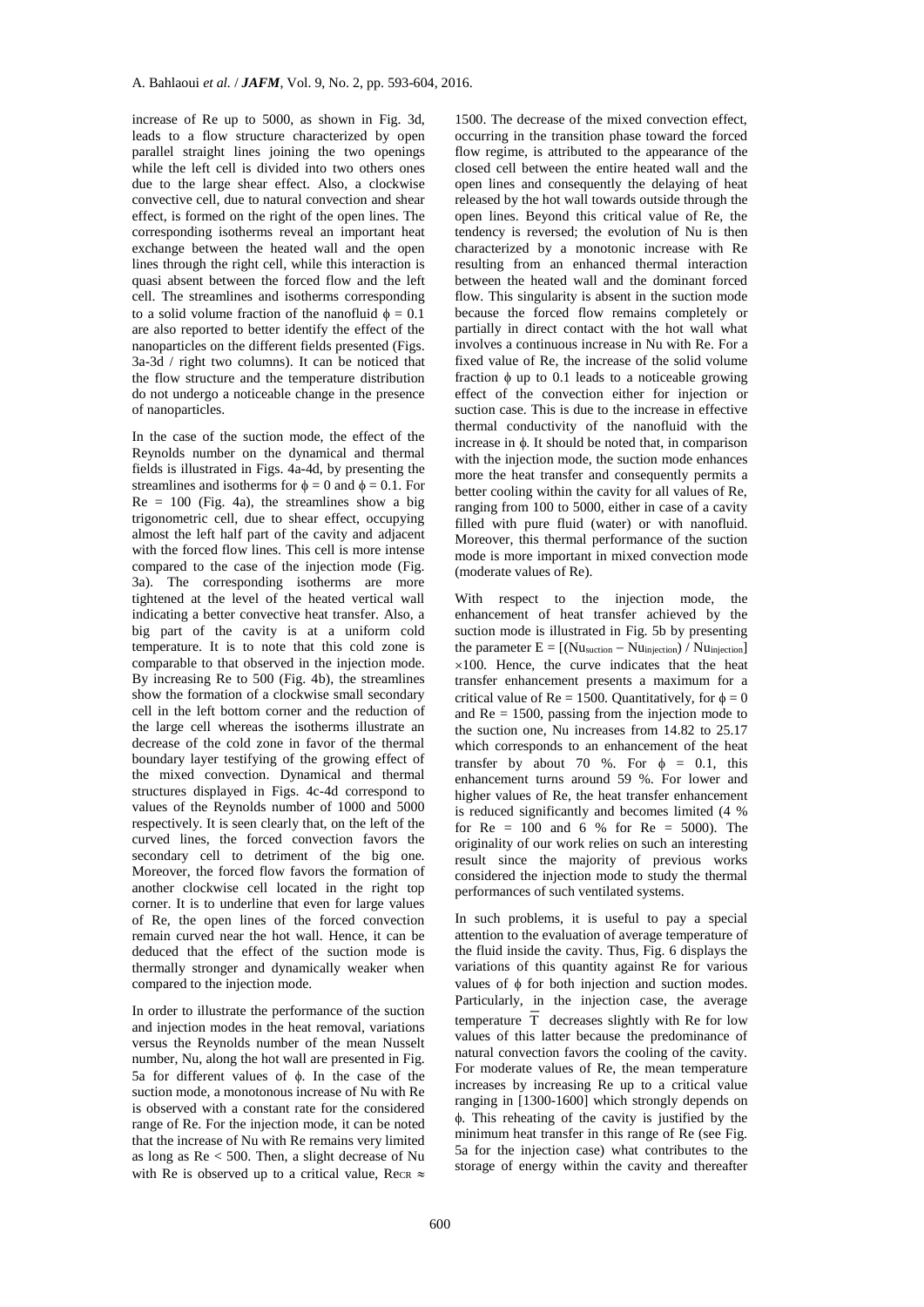

**Fig. 4.** Streamlines and isotherms, in the suction case, for  $A = 2$ ,  $\phi = 0$  (two left columns),  $\phi = 0.1$  (two **right columns) and different values of** *Re***: a)** *Re* **= 100, b)** *Re* **= 500, c)** *Re* **= 1000 and d)** *Re* **= 5000.**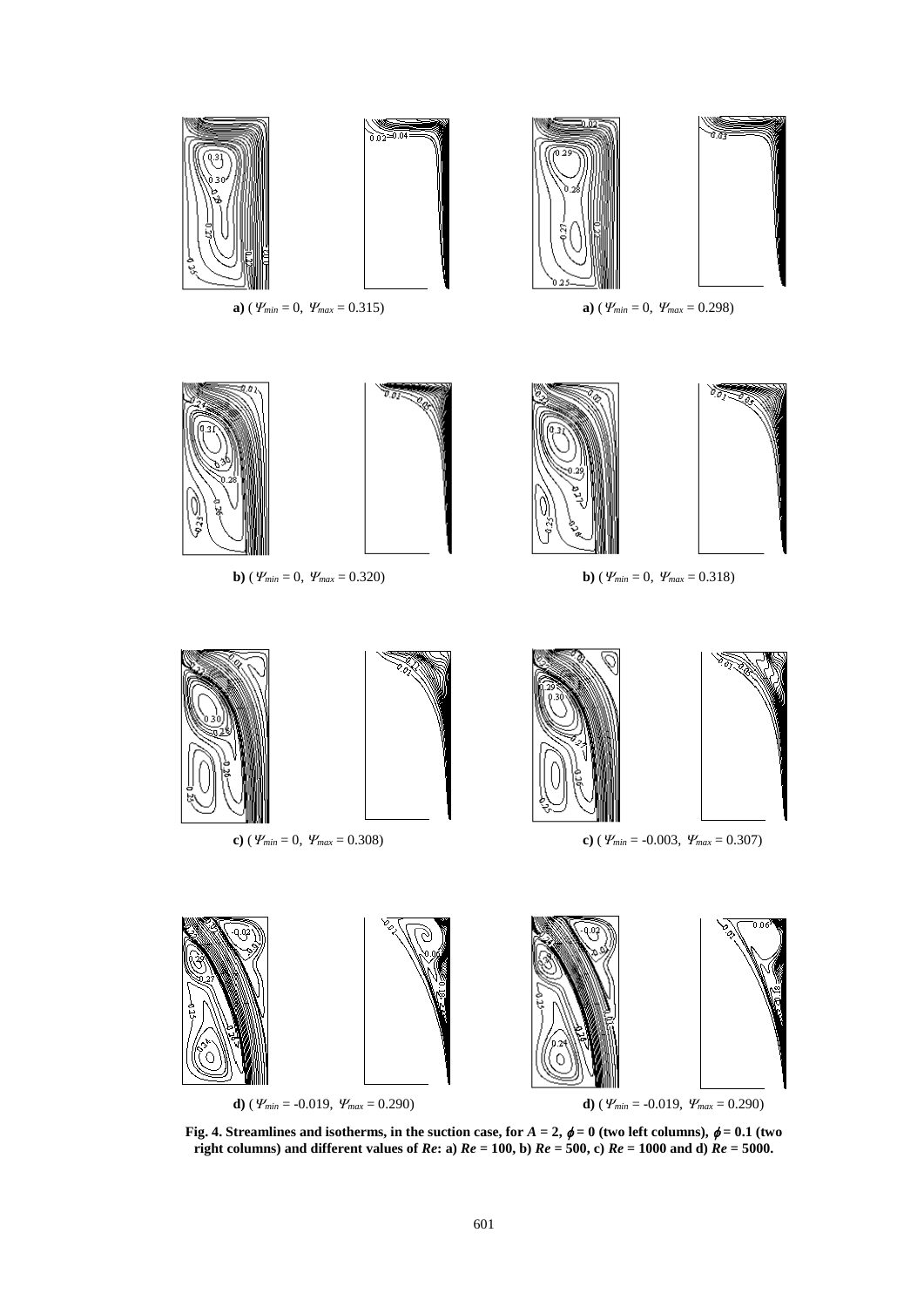the increase in the average temperature. Then, this tendency is reversed because the growing of Re is marked by a decrease of T ; this behavior is due to the forced convection predominant effect which drives out the heat towards the outside and thereafter contributes to the cooling of the cavity.



**Fig. 5. Variations, with** *Re***, of the : a) average**  Nusselt number,  $Nu$ , for  $A = 2$  and different values of  $\phi$  in both injection and suction modes, **b) enhancement of heat transfer.**



**Fig. 6. Variations, with** *Re***, of the mean temperature,**  $\overline{T}$ **, for**  $A = 2$  **and different values of in both injection and suction modes.**

For the other case (suction), the evolution of mean temperature T with Re follows a similar tendency as for the injection case with the presence of a maximum of this parameter for critical values of Re (around 1000). It is obvious from this figure that for a given value of Re, the average temperature increases when solid concentration increases, for the two modes of imposed flow, because the presence of nanoparticles leads to a good heat exchange by convection in the cavity and contributes consequently to an increase of the

average temperature. Also, it is interesting to observe that the suction mode leads to a better cooling of the cavity since the resulting values of T are lower in comparison with the injection mode. For reasons of clarity, it is noted that, for  $\phi =$ 0.1 and  $Re = 1000$ , a reduction of about 25.87 % of <sup>T</sup> occurs when passing from the injection mode to the suction one.

#### **4.2.** Case 2:  $1 \le A \le 4$

Variation of the average Nusselt number along the hot wall, Nu, with volume fraction of the nanoparticles,  $\phi$ , using different aspect ratios, A, is presented in Figs. 7a-7c for various values of Re for both injection and suction modes. For  $Re = 100$ , Fig. 7a shows a linear increase of the average Nusselt number with  $\phi$  for all values of A and for the two modes. Quantitatively, for the most favorable case obtained for  $A = 1$ , this enhancement of Nu turns about 11.6 % / 12 % for the suction / injection mode respectively. For a fixed value of  $\phi$ , the increase of the aspect ratio, A, from 1 up to 4 leads to a noticeable decrease of the convection effect for either injection or suction case. It means that maximum rate of heat transfer occurs for a square enclosure while, its minimum occurs for tall enclosures. Hence, for  $\phi = 0.1$  and by increasing A from 1 to 4, Nu is reduced by about 35.9 % / 34.4 % for the suction / injection mode, respectively. Furthermore, it is found that the suction mode is more favorable to the heat transfer in comparison with the injection one for the all considered values of the aspect ratio A. By increasing Re to 1000, Fig. 7b shows that, qualitatively, the variation of Nu with  $\phi$  has the same tendency as that presented in Fig. 7a. However, it is to underline that the rate of increase in Nu passing from injection mode to suction one is more pronounced for  $Re = 1000$  in comparison with the case of  $Re = 100$  for all values of A. This behavior explains that the mode of imposed flow affects the heat transfer dependently with Re. When the Reynolds number is increased up to  $Re = 5000$ , Fig. 7c shows that the variation of Nu with  $\phi$  is characterized by a monotonous increase. For a fixed value of  $\phi$ , when the cavity is elongated Nu drops. Also, the suction mode is favorable to the heat transfer with the exception of the case  $A = 1$ , for which the tendency is reversed and the injection mode becomes more favorable to the heat transfer.

#### **5. CONCLUSION**

In the present work a numerical study was carried out to examine laminar mixed convection of waterbased Al2O<sup>3</sup> nanofluids in a vented vertical cavity heated from one side. The study is conducted by considering two modes of imposed external flows (injection and suction). For  $A = 2$ , the obtained results show that the flow and temperature patterns are affected according to the mode of the imposed flow. The enhancement of heat transfer across the cavity and the increase of the average temperature inside the enclosure, due to the presence of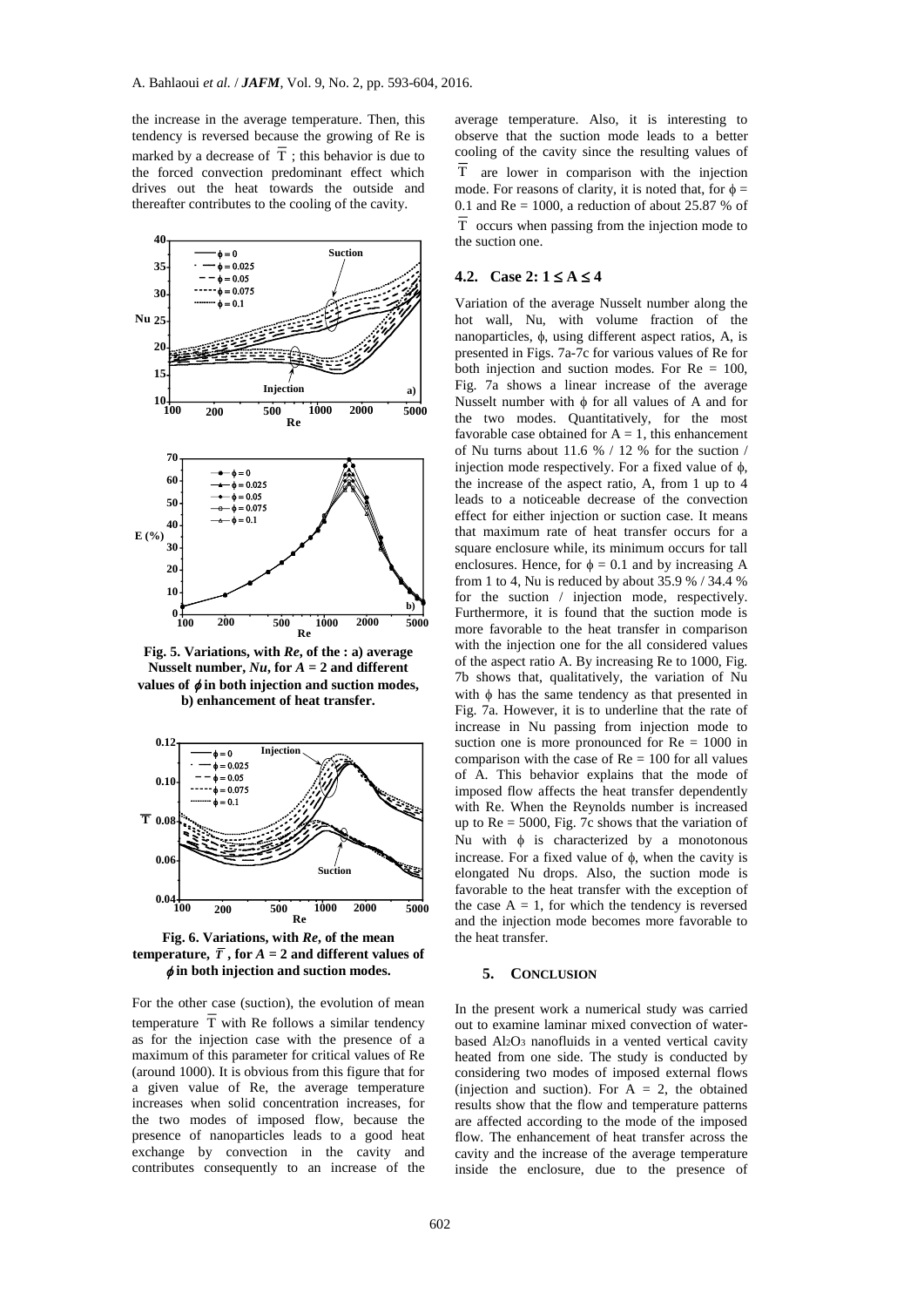nanoparticles, are more pronounced either in the injection or the suction mode. However, it is to be noted that the suction mode is more efficient than the injection mode by leading to more heat transfer across the cavity even with or without the presence of nanoparticles. Also, a better cooling of the cavity is reached with the suction mode since it involves lower values of the mean temperature in comparison with the injection mode. When varying A from 1 to 4, the enhancement of heat transfer, due to the presence of nanoparticles, is more pronounced at low aspect ratio than at high aspect ratio. A particular case occurs in  $A = 1$  for higher value of Re where the injection mode is thermally more efficient in comparison with the suction mode.



Fig. 7. Variations, with  $\phi$ , of the average Nusselt **number,** *Nu***, for different values of the aspect ratio,** *A***, and Reynolds number,** *Re***, in both injection and suction modes: a)**  $Re = 100$ **; b)**  $Re =$ **1000 and c)** *Re* **= 5000.**

## **REFERENCES**

- Abbasian Arani, A. A., M. Mahmoodi and S. Mazrouei Sebdani (2014). On the cooling process of nanofluid in a square enclosure with linear temperature distribution on left wall. *Journal of Applied Fluid Mechanics* 7 (4), 591-601.
- Abu-Nada, E. and A. J. Chamkha (2010). Mixed convection flow in a lid-driven inclined square enclosure filled with a nanofluid. *Euro. J. Mechanics B/Fluids* 29, 472-482.
- Abu-Nada, E. and H. Oztop (2009). Effects of inclination angle on natural convection in enclosures filled with Cu-water nanofluid. *Int. J. Heat Fluid Flow* 30, 669-678.
- Akbarinia, A. and A. Behzadmehr (2007). Numerical study of laminar mixed convection of a nanofluid in horizontal curved tubes. *Appl. Therm. Eng.* 27, 1327-1337.
- Alinia, M., D. D. Ganji and M. G. Bandpy (2011). Numerical study of mixed convection in an inclined two sided lid driven cavity filled with nanofluid using two-phase mixture model. *Int. Comm. Heat and Mass Transfer* 38, 1428- 1435.
- Alloui, Z., P. Vasseur and M. Reggio (2011). Natural convection of nanofluids in a shallow cavity heated from below. *Int. J. Thermal Sciences* 50, 385-393.
- Aminossadati, S. M. and B. Ghasemi (2009). Natural convection cooling of a localized heat source at the bottom of a nanofluid-filled enclosure. *Euro. J. Mechanics B/Fluids* 28, 630-640.
- Aminossadati, S. M. and B. Ghasemi (2011). Natural convection of water–CuO nanofluid in a cavity with two pairs of heat source-sink. *Int. Comm. Heat and Mass Transfer* 38, 672- 678.
- Brinkman, H. C. (1952). The viscosity of concentrated suspensions and solution. *J. Chem. Phys.* 20, 571-581.
- Eastman, J. A., S. U. S. Choi, S. Li, W. Yu and L. J. Thompson (2001). Anomalously increased effective thermal conductivities of ethylene glycol-based nanofluids containing copper nanoparticles. *Appl. Phys. Lett*. 78(6), 718- 720.
- Fazeli, S. A., S. M. H. Hashemi, H. Zirakzadeh and M. Ashjaee (2012). Experimental and numerical investigation of heat transfer in a miniature heat sink utilizing silica nanofluid. *Superlattices and Microstructures* 51, 247- 264.
- Hamilton, R. L. and O. K. Crosser (1962). Thermal conductivity of heterogeneous two-component systems. *Industrial and Engineering Chemistry Fundamentals* 1(3), 182-191.